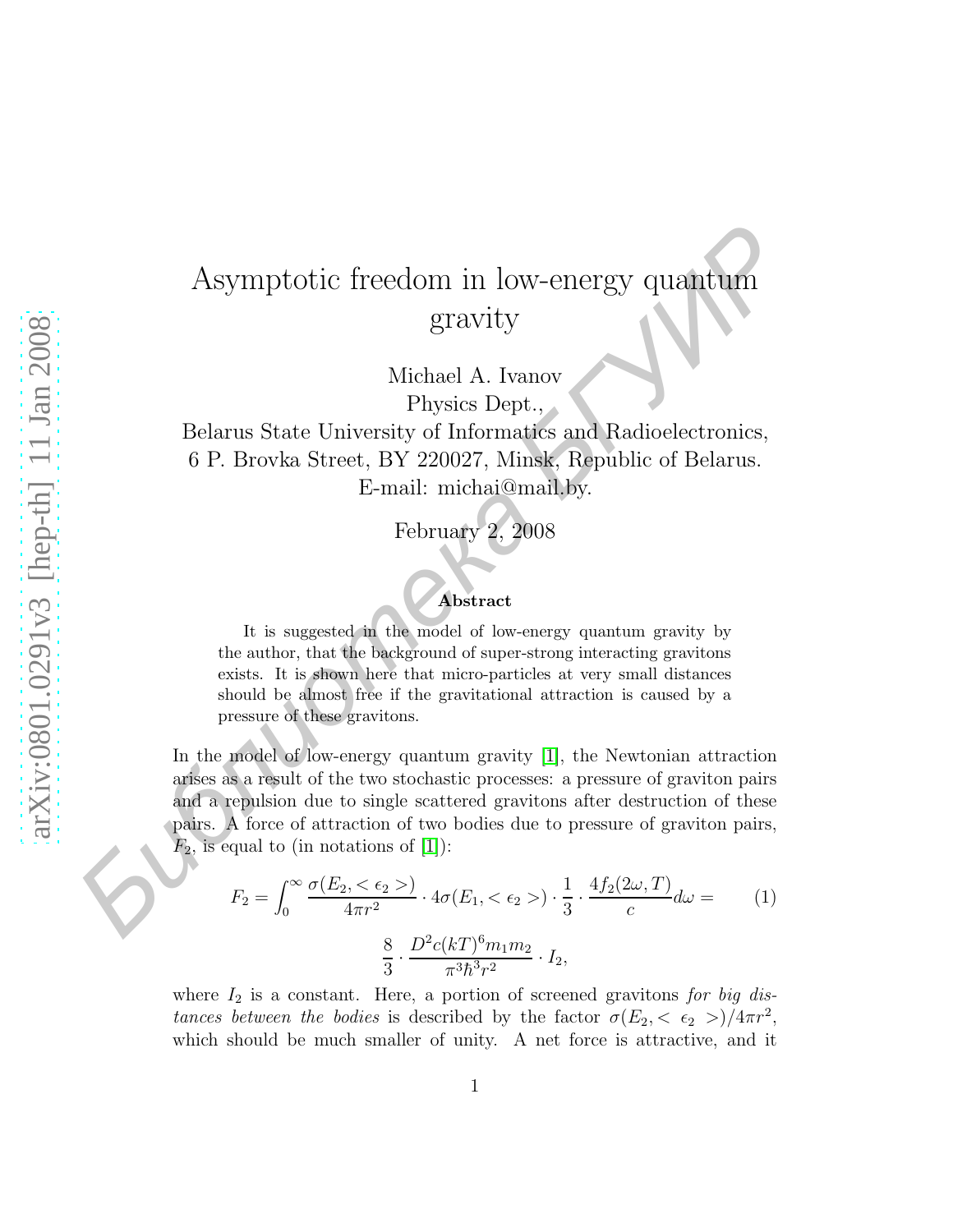is equal to  $F_2/2$ . For small distances, the condition  $\sigma(E_2, < \epsilon_2 >) \ll 4\pi r^2$ will be broken. For example,  $\sigma(E_2, \langle \epsilon_2 \rangle) \sim 4\pi r^2$  for two protons and  $< \epsilon_2 > \sim 10^{-3} eV$  at distances  $r \sim 10^{-11} m$ . This quantity is many orders larger than the Planck length. I noted in [1] that the screened portion may tend to a fixed value at super-short distances, and it will be something similar to asymptotic freedom of strong interactions [2, 3] - and there I stopped.

But when I compute a pressure force of graviton pairs in the limit case of super-short distances I was surprised: it turns out that this force almost vanishes. For this limit case, we should replace the factor  $\sigma(E_2, <\epsilon_2 >)/4\pi r^2$ by 1/2 if a separation of interacting particles has a sense. Of course, it is an idealization because this factor depends on a graviton energy. If we accept this replacement, we get for the pressure force (acting on body 1) instead of  $(1):$ will be broken. For example,  $\sigma(P_{2x} < c_2 >) \sim 4\pi r^2$  for two protons and calculate larger than the Planck length. I noted in [1] that the screened portion may<br>tend to a fixed value at super-sion for the screened portion

$$
F_2 = \int_0^\infty \frac{1}{2} \cdot 4\sigma(E_1, < \epsilon_2) \cdot \frac{1}{3} \cdot \frac{4f_2(2\omega, T)}{c} d\omega =
$$
\n
$$
\frac{8}{3} \cdot \frac{D(kT)^5 E_1}{\pi^2 \hbar^3 c^3} \cdot I_5,
$$
\n(2)

where  $I_5$  is the new constant:

$$
I_5 \equiv \int_0^\infty \frac{x^4(1 - \exp(-(\exp(2x) - 1)^{-1}))(\exp(2x) - 1)^{-3}}{\exp((\exp(2x) - 1)^{-1})\exp((\exp(x) - 1)^{-1})} dx = (3)
$$
  
4.24656 · 10<sup>-4</sup>.

Then the corresponding limit acceleration is equal to:

$$
w_{lim} = G \frac{\pi}{D(kT)c^2} \cdot \frac{I_5}{I_2} = 3.691 \cdot 10^{-13} \, m/s^2,\tag{4}
$$

where  $G$  is the Newton constant (which is computable in the model).

This extremely small acceleration means that at very small distances (which are meantime many orders of magnitude larger than the Planck length) we have in this model the property which never has been recognized in any model of quantum gravity: almost full asymptotic freedom.

## <span id="page-1-0"></span>References

[1] Ivanov, M.A. Gravitons as super-strong interacting particles, and low-energy quantum gravity. In the book "Focus on Quantum Gravity Research", Ed. D.C. Moore, Nova